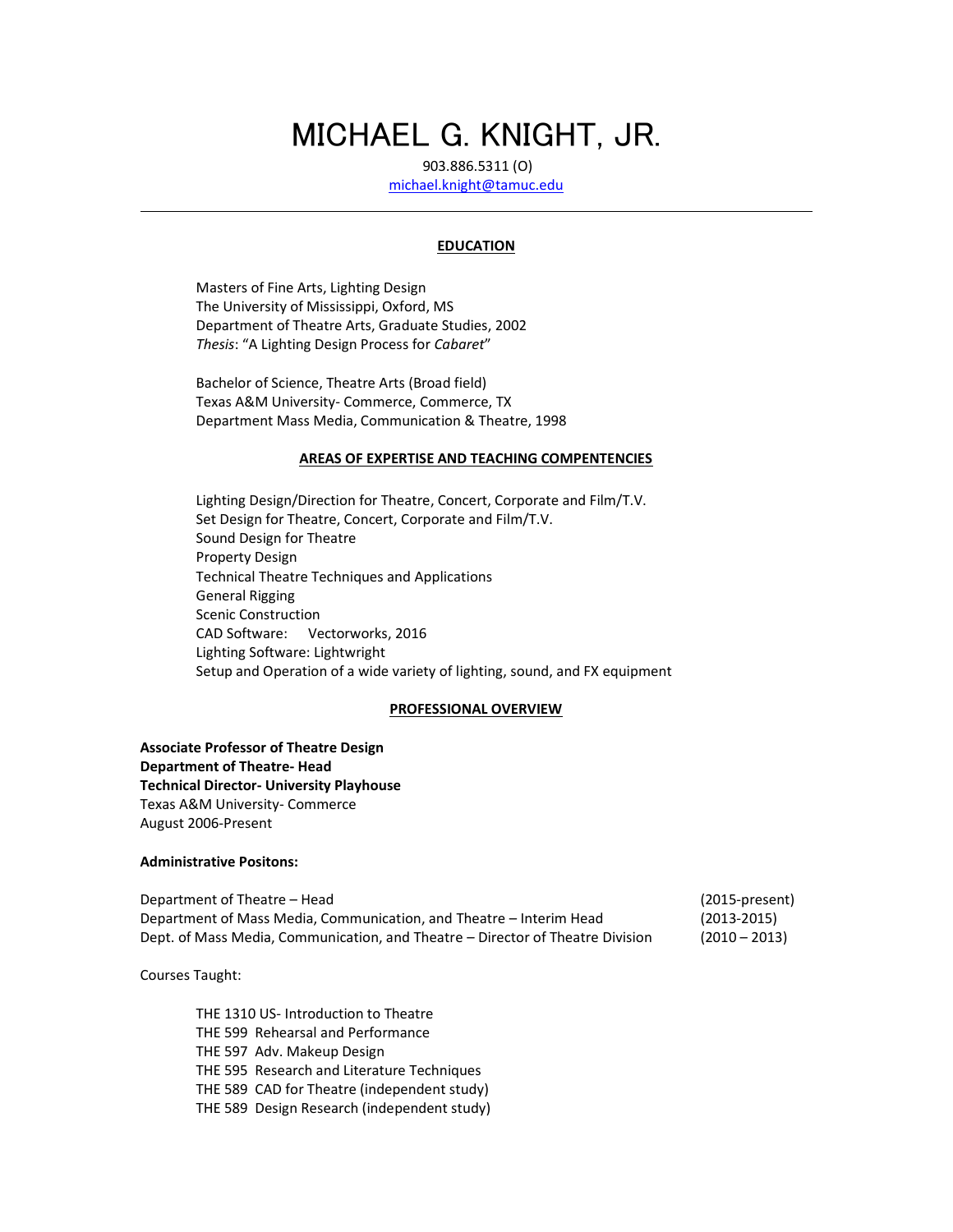Michael G. Knight, Jr. *(PROFESSIONAL OVERVIEW, cont'd.)* Page 2

- THE 589 General Technical Theatre (independent study)
- THE 550 Theatre Design
- THE 545 Stage Lighting
- THE 544 Development of Modern Theatre
- THE 543 Development of American Theatre
- THE 518 Thesis
- THE 512 Theatre Management
- THE 511 Dramatic Theory
- THE 550 Theatre Design
- THE 497 Theatre Design Graphics and Scenic Painting (special topics course)
- THE 497 Theatre Collaborative
- THE 489 Lighting Design Theory (independent study)
- THE 489 Internship: Los Angeles Opera (independent study)
- THE 489 Sound Production and Design (independent study)
- THE 489 Advanced Scenic Design (independent study)
- THE 489 Projects in Lighting (independent study)
- THE 489 CAD Design (independent study)
- THE 489 Scenic Design Study (independent study)
- THE 489 Technical Theatre (independent study)
- THE 485 Senior Project (Stage Management)
- THE 485 Senior Project (Lighting Design)
- THE 409 Theatre Practicum
- THE 397 Projects in Property and Costume Design (special topics course)
- THE 397 Sound Design and Operation (special topics course)
- THE 397 Stage Management (special topics course)
- THE 366 Introduction to Scenic Design
- THE 319 Stage Properties
- THE 318 Scene Painting
- THE 317 Stage Management
- THE 316 Lighting Theatre
- THE 312 Theatrical Design
- THE 310 Survey of the Visual Arts
- THE 309 Theatre Practicum
- THE 215 Technical Theatre
- THE 209 Theatre Practicum
- THE 109 Theatre Practicum
- COH 111 Critical Thinking
- CAS 111 Critical Thinking

**Responsibilities**: Teach courses (graduate and undergraduate) on *Theatre Design and Technology* (including topics such as: *lighting design*, *set design*, *sound design* and *property design, as well as independent studies*), grading, classroom management, serve as the full-time Technical Director for the University Playhouse, serve as the technical advisor for the Radio & TV Studio, provide fully conceived theatre designs (lighting, sound, scenic, properties) for University Playhouse productions, serve as the on-site safety manager (hazardous/non-hazardous materials) for the University Playhouse, the hiring/firing/training of all student workers within the Dept. of Theatre, provide faculty sponsorship to the Theatre division's service fraternity Alpha Psi Omega- Et Tau Chapter, supervising student designers, serve on graduate student thesis committees (chair & member).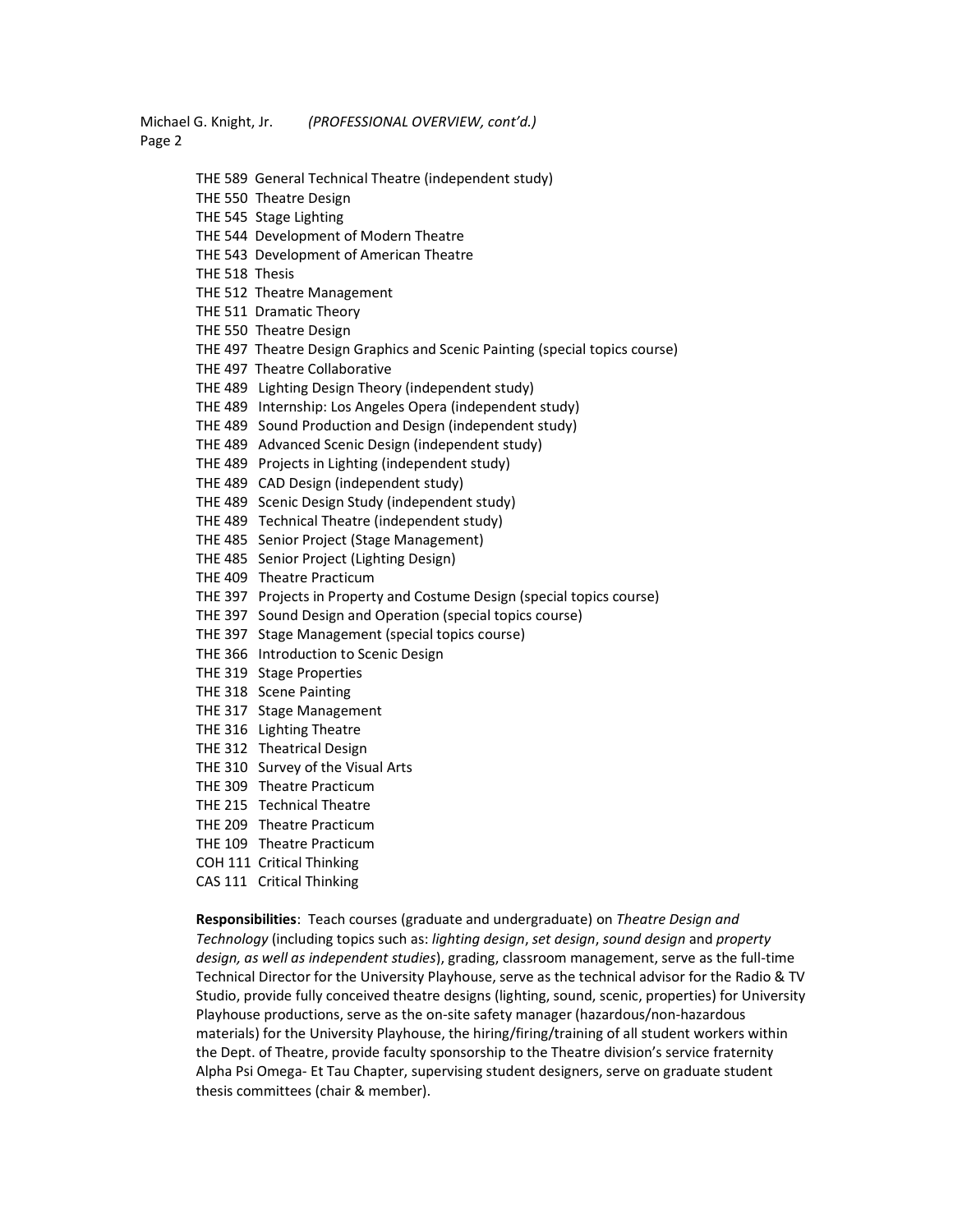Michael G. Knight, Jr. *(PROFESSIONAL OVERVIEW, cont'd.)* Page 3

#### **Assistant Production Manager**

Amarillo Civic Center & the Globe News Center for the Performing Arts, Amarillo, TX February 2006-June 2006

> **Responsibilities**: Manage and maintain all venues in their technical capacities, hire any needed stagehands or temporary workers for each production that occurs in any of the venues, ensure that all venues are ready for load in when the production or performers arrive, be the "point-ofcontact" for both union stagehands and non-union stagehands, complete all timesheets for any paid stagehands or temporary workers, ensure that the production calendar and production notebooks are up to date.

#### **Technical Director/Resident Lighting Designer**

The Renaissance Center, Dickson, TN July 2002-October 2005

> **Responsibilities**: Managing and maintaining the *Performance Hall* and *Gaslight Dinner Theatre* in their technical capacities, designing the lighting for every event that enters either of these venues, managing the booking calendar, budgeting, scenic and sound design, instruction and

> supervision of theatre interns and community theatre members (of varying degrees of skill) in the following areas: lighting system set-up and maintenance, set construction, sound system setup and maintenance and props construction.

## **Master Electrician**

The Kentucky Shakespeare Theatre, Louisville, KY May 2001-July 2001

> **Responsibilities**: provide care, maintenance, and implementation of the repertory production's lighting designs, provide support to the sound designer, maintaining the lighting design budget, acquiring all necessary lighting expendables (gobos, color media, cables, connectors, lamps)

#### **Lighting Designer/Board Operator**

Upstaged Improv Club, Dallas, TX June 2000-August 2000

> **Responsibilities**: Design and implementation of all lighting equipment, operate the lighting console for all show in the club, design/Create new and interesting looks for each skit as it is created during a live show.

### **Graduate Assistant: Stagecraft Lab**

The University of Mississippi, Oxford, MS Aug. 1999-May 2002

> **Responsibilities**: Instruction and supervision of lab students of varying degrees of skill, in the following areas: lighting system set-up and maintenance, set construction, sound system set-up and maintenance and props construction.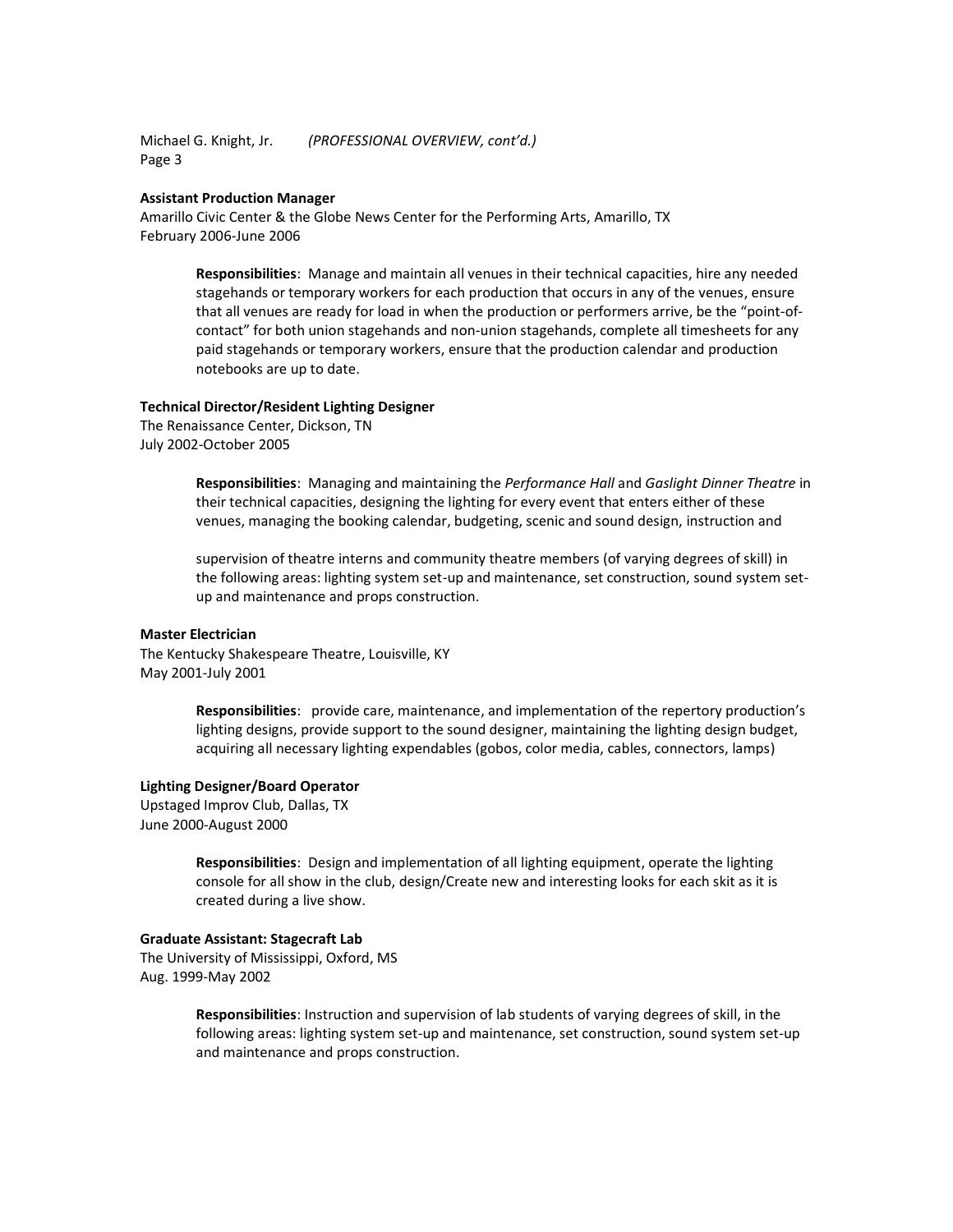Michael G. Knight, Jr. Page 4

## **RESEARCH, SCHOLARSHIP, AND CREATIVE ACTIVITIES**

## **Workshops & Conference Presentations/Panels**:

| Commerce Middle School<br>Design/Production Consulting Oz                                                                                                                          | (Nov. 2019) |
|------------------------------------------------------------------------------------------------------------------------------------------------------------------------------------|-------------|
| Commerce High School<br>Presenter: Special F/X Makeup Seminar Commerce, TX                                                                                                         | (Oct. 2019) |
| Commerce High School<br>Presenter: Special F/X Makeup Seminar Commerce, TX                                                                                                         | (Oct. 2018) |
| Mesquite ISD Professional Development Day (High Schools)<br>Presenter: Lighting Instruments, Console Programming, Q&A                                                              | (Aug. 2016) |
| Mesquite ISD Professional Development Day (Middle Schools)<br>Presenter: Lighting Instruments, Design ideas, and Application                                                       | (Aug. 2016) |
| CHSSA Professional Development Day: UCD Dallas, TX<br>Presenter: Stage Properties Tricks and Solutions                                                                             | (Feb. 2016) |
| Texas Educational Theatre Assoc.: Theatrefest 2015: Houston, TX<br>Presenter: Spectacle: Artist Manipulations and Their Uses                                                       | (Jan. 2015) |
| Texas Educational Theatre Assoc.: Theatrefest 2013: Houston, TX<br>Presenter: Unconventional Uses for Conventional Instruments                                                     | (Jan. 2013) |
| KC/American College Theatre Festival: Amarillo, TX<br>Panel Member: Theatre Lighting Design (Panelist)                                                                             | (Feb. 2011) |
| American Studies Association of Texas: Commerce, TX<br>Zombie Theatre: The Modern Day "Grand Guignol"                                                                              | (Nov. 2010) |
| American Studies Association of Texas: Commerce, TX<br>Panel Member: "Does your family have a zombie infestation plan?": Examinations of the Zombie<br>in American Popular Culture | (Nov. 2010) |
| "Special Effects for Theatre: Guts, Organs, Body Parts"                                                                                                                            | (May 2009)  |
| Commerce High School (Theatre Department) Commerce, TX                                                                                                                             |             |
| Southwest Theatre & Film Association:<br>"Care and Feeding of the Ellipsoidal Reflector Spotlight"                                                                                 | (Nov. 2006) |
| Southwest Theatre & Film Association:<br>"Homemade Shop Tools We Know and Love"                                                                                                    | (Nov. 2006) |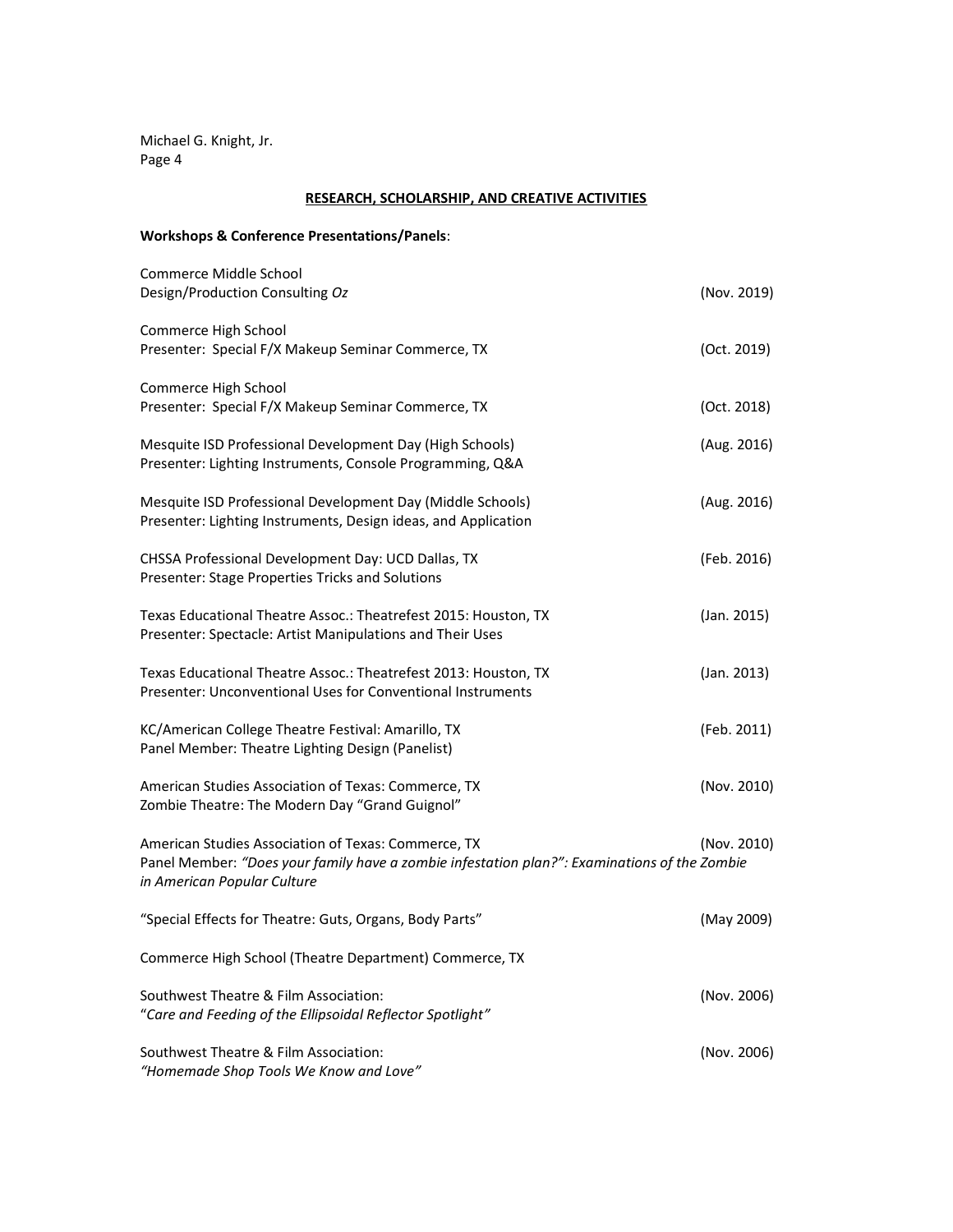Michael G. Knight, Jr. *(SCHOLARLY ACTIVITY, cont'd.)* Page 5

## **Scholarly Activity:**

| <b>Book Proposal Review:</b>                                                                  |                |
|-----------------------------------------------------------------------------------------------|----------------|
| Visionaries - The Makers of Modern Entertainment Technology<br>Publisher: Routledge           | (August 2019)  |
| Stage Management, 10 ed. By Lawrence Stern<br><b>Publisher: Taylor and Francis</b>            | (May 2015)     |
| <b>Technical Editor:</b>                                                                      |                |
| Stage Management, 11 ed. By Lawrence Stern<br><b>Publisher: Taylor and Francis</b>            | (January 2016) |
| <b>Book Review:</b>                                                                           |                |
| Stage Management, 10 ed. By Lawrence Stern<br>Publisher: Taylor and Francis                   | (May 2015)     |
| <b>Book Review:</b>                                                                           |                |
| Theatrical Design. By<br>Publisher:                                                           | (May 2010)     |
| <b>Texas Educational Theatre Association</b><br>Anonymous Reader Scholars Debut Paper Project | (Dec. 2009)    |
| <b>Texas Educational Theatre Association</b><br>Anonymous Reader Scholars Debut Paper Project | (Dec. 2008)    |
|                                                                                               |                |

## **Lighting Design Credits (selected):**

| Technical Lighting Designer: Fall 2020 Productions–Texas A&M University Commerce | (Fall 2020)  |
|----------------------------------------------------------------------------------|--------------|
| Lion Summer Theatre Camp - TAMU-C                                                | (July 2019)  |
| She Kills Monsters – TAMU-C                                                      | (Feb. 2019)  |
| I and You - TAMU-C                                                               | (Oct. 2017)  |
| One Flea Spare - TAMU-C                                                          | (Feb. 2017)  |
| The Dispute - TAMU-C                                                             | (Nov. 2016)  |
| Luna - Texas A&M University- Commerce                                            | (April 2016) |
| Eurydice-TAMU-C                                                                  | (March 2016) |
| The 25 <sup>th</sup> Annual Putnam County Spelling Bee-TAMU-C                    | (Oct. 2015)  |
| Over the River and Through the Woods-TAMU-C                                      | (July 2015)  |
| Rabbit Hole - TAMU-C                                                             | (Feb. 2015)  |
| Godspell - TAMU-C                                                                | (July 2014)  |
| Kiss Me, Kate! - TAMU-C                                                          | (Nov. 2013)  |
| A Wrinkle in Time – TAMU-C                                                       | (Nov. 2012)  |
| Colorado – TAMU-C                                                                | (Oct. 2011)  |
| Iphigenia - TAMU-C                                                               | (Oct. 2010)  |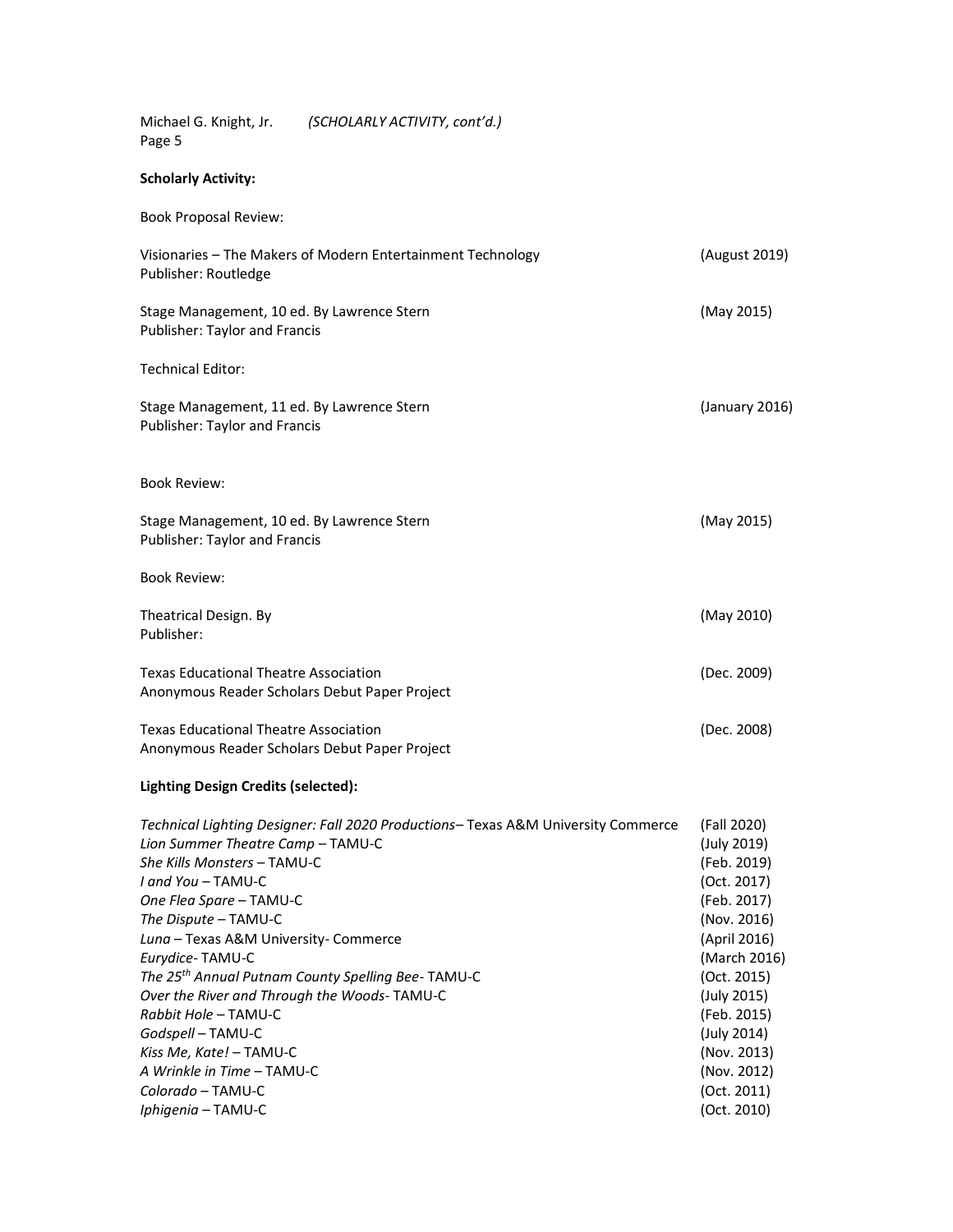*The Bird and The Bee* – TAMU-C (Oct. 2009) Michael G. Knight, Jr. *(LIGHTING DESIGN CREDITS, cont'd.)* Page 6

*The Odd Couple: Female Version* – TAMU-C (July 2009) *Still Life with Iris –* TAMU-C (Oct. 2008) *Treasure Island –* TAMU-C (July 2008) *Shining City –* Undermain Theatre, Dallas, TX (Sept. 2007) *Once Upon a Mattress* – TAMU-C (July 2007) *An Experiment with an Air Pump* – TAMU-C (Sept. 2006) *Little Shop of Horrors* – Renaissance Center Performance Hall (Oct. 2005) Gunther Knaup *(Concert/TV)* (Sept. 2005) *Moon Goddess* (Chinese Arts Alliance of Nashville) – RCPH (Sept. 2005) *Fiddler on the Roof* – RCPH (July 2005) Travis LeDoyt: *A Tribute to the King (Concert/DVD)* (June 2005) *The Honky Tonk Angels* – Gaslight Dinner Theatre (May 2005) Pam Tillis *(Concert/DVD)* (April 2005) *1000 Cranes* – RCPH (March 2005) *Jesus Christ Superstar* – RCPH (March 2005) Craig Morgan: Hunters for the Hungry *(Concert/DVD/TV)* (Jan. 2005) *8 Track: Sounds of the 70's* – Gaslight Dinner Theatre (Oct. 2004) *Disney's Beauty and Beast* – RCPH (Oct. 2004) *The Wizard of Oz* – RCPH (July 2004) *Young Cherokee* – Gaslight Dinner Theatre (June 2004) Andy Cooney: *An Evening of Irish Classics (Concert/DVD)* (June 2004) *I Love, You're Prefect, Now Change…*-- Gaslight Dinner Theatre (May 2004) Vince Gill *(Concert)* (May 2004) *Death of a Salesman* – RCPH (April 2004) *The Miracle Worker* – RCPH (March 2004) *Amen Sister Girlfriend Holy Water Revival (Concert/TV)* (Feb. 2004) *Jacob Marley's Christmas Carol* – Gaslight Dinner Theatre (Nov. 2003) *Romeo and Juliet* – RCPH (Oct. 2003) *You're a Good Man Charlie Brown* – Gaslight Dinner Theatre (Sept. 2003) *Annie Get Your Gun* – RCPH (July 2003) *Always Patsy Cline* – RCPH (May 2003) Vince Gill *(Concert)* (May 2003) *The Sound of Music* – RCPH (March 2003) Eddie Money *(Concert/DVD)* (March 2003) *Amelia Lives!* – RCPH (Feb. 2003) *Love Letters* – Gaslight Dinner Theatre (Jan. 2003) John Kay and Friends of Steppenwolf *(Concert/DVD)* (Nov. 2002) *Blanca Flor* – RCPH (Oct. 2002) *And Then They Came for Me* – RCPH (Sept. 2002)

### **Scenic Design Credits (selected):**

| Mr. Burns: A Post-Electric Play – Texas A&M University- Commerce<br>(Nov. 2017) |  |
|---------------------------------------------------------------------------------|--|
|                                                                                 |  |
| (Oct. 2016)<br>Acting: The First Six Lessons – TAMU-C                           |  |
| (March 2016)<br>Eurydice-TAMU-C                                                 |  |
| The 25 <sup>th</sup> Annual Putnam County Spelling Bee-TAMU-C<br>(Oct. 2015)    |  |
| (Feb. 2015)<br>Rabbit Hole -- Texas A&M University- Commerce                    |  |
| (Nov. 2014)<br>Cthulu: A Puppet Play – TAMU-C                                   |  |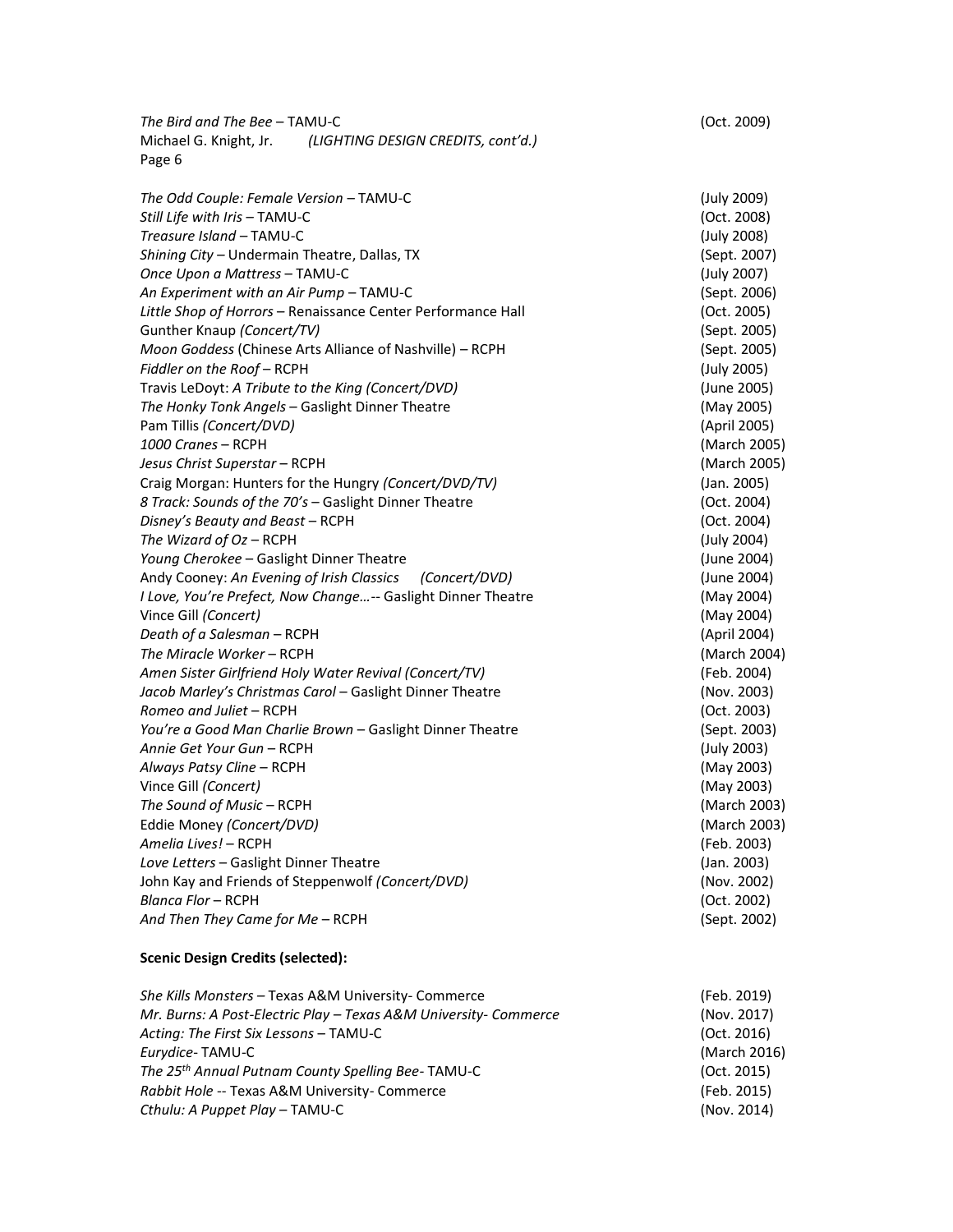*BFG: Big Friendly Giant* – TAMU-C (Oct. 2014) Michael G. Knight, Jr. SCENIC DESIGN CREDITS (SELECTED) *(cont'd.)* Page 7

| Godspell – TAMU-C                                         | (July 2014)  |
|-----------------------------------------------------------|--------------|
| Exit Pursued by a Bear - TAMU-C                           | (Feb. 2014)  |
| Idol Hill - TAMU-C                                        | (July 2013)  |
| A Wrinkle in Time - TAMU-C                                | (Nov. 2012)  |
| 1000 Proms - TAMU-C                                       | (Feb. 2012)  |
| Dump Monkeys - TAMU-C                                     | (Feb. 2012)  |
| Colorado - TAMU-C                                         | (Oct. 2011)  |
| The Tempest - TAMU-C                                      | (April 2011) |
| Iphigenia - TAMU-C                                        | (Nov. 2010)  |
| AlwaysPatsy Cline - TAMU-C                                | (Feb. 2010)  |
| Hank Williams: Lost Highway - TAMU-C                      | (Feb. 2009)  |
| Treasure Island - TAMU-C                                  | (July 2008)  |
| The Underpants - TAMU-C                                   | (Feb. 2008)  |
| Digging Up the Boys - TAMU-C                              | (Nov. 2007)  |
| Once Upon A Mattress - TAMU-C                             | (July 2007)  |
| Our Town - TAMU-C                                         | (April 2007) |
| King of the Ice Cream Mountain $-$ TAMU-C                 | (Dec. 2006)  |
| The Honky Tonk Angels - Gaslight Dinner Theatre           | (May 2005)   |
| Faith County – RCPH                                       | (May 2005)   |
| 1000 Cranes - RCPH                                        | (March 2005) |
| Jesus Christ Superstar – RCPH                             | (March 2005) |
| The Miracle Worker - RCPH                                 | (March 2004) |
| Death of a Salesman - Renaissance Center Performance Hall | (March 2004) |

## **Special F/X Make-up Design:**

| "Disaster Drill ("Outdoor Course Shooting" School of Nursing (TAMU-C)     | (Oct. 2019)  |
|---------------------------------------------------------------------------|--------------|
| "Disaster Drill ("Outdoor Course Shooting" School of Nursing (TAMU-C)     | (April 2018) |
| "Disaster Drill (School Bus Accident" School of Nursing (TAMU-C)          | (Oct. 2017)  |
| "Tornado Emergency Scene" School of Nursing (TAMU-C)                      | (Oct. 2016)  |
| "Tornado Emergency Scene" School of Nursing (TAMU-C)                      | (Oct. 2015)  |
| "Tornado Emergency Scene" School of Nursing (TAMU-C)                      | (Oct. 2014)  |
| "DUI Crash Scene" University Police Dept./Commerce Police Dept.           | (April 2013) |
| "DUI Crash Scene" University Police Dept./Commerce Police Dept.           | (March 2011) |
| "Shooter Scenario" University Police Dept./Hunt County Emergency Services | (Oct. 2009)  |
| "Toyota 'Thriller' Commercial" - On Location Commerce, TX                 | (Sept. 2006) |

## **Sound Design Credits:**

| American Mosaic - Texas A&M University- Commerce | (Sept. 2009) |
|--------------------------------------------------|--------------|
| The Dragon and the $23^{RD}$ Prince - TAMU-C     | (March 1996) |
| The Typists – TAMU-C                             | (April 1997) |
| Slam! – TAMU-C                                   | (Nov. 1996)  |
| <i>Miss Julie –</i> TAMU-C                       | (Oct. 1996)  |

## **Property Design Credits:**

| Our Town - Texas A&M University- Commerce      | (April 2007) |
|------------------------------------------------|--------------|
| <i>I Hate Hamlet –</i> Gaslight Dinner Theatre | (March 2003) |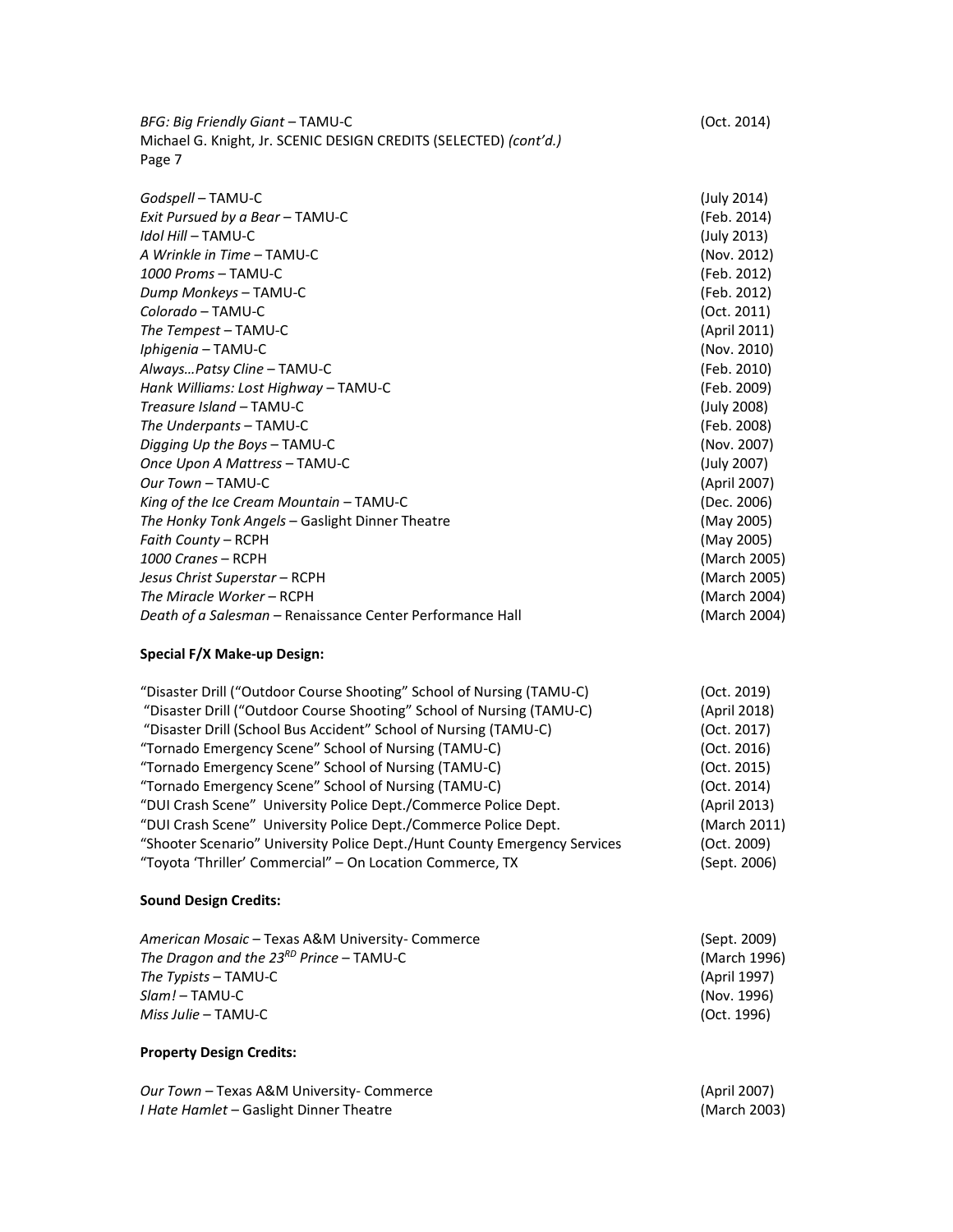| Poor Bitos - Fulton Chapel Theatre<br>Michael G. Knight, Jr.<br>Page 8                                                                                                                                                                                                                                                                                                                                                                                         | (March 2002)                                                                                                |
|----------------------------------------------------------------------------------------------------------------------------------------------------------------------------------------------------------------------------------------------------------------------------------------------------------------------------------------------------------------------------------------------------------------------------------------------------------------|-------------------------------------------------------------------------------------------------------------|
| Buried Child - Bryant Hall Studio Theatre                                                                                                                                                                                                                                                                                                                                                                                                                      | (Nov. 2001)                                                                                                 |
| Consulting (Lighting/Scenic/Sound/Properties Design):                                                                                                                                                                                                                                                                                                                                                                                                          |                                                                                                             |
| Commerce Middle School - Commerce, TX<br>Rockwall-Heath High School - Rockwall, TX<br>Centerville High School - Centerville, TN<br>Lafayette Middle School - Oxford, MS<br>First Baptist Church of Batesville - Batesville, MS<br>Lafayette Middle School - Oxford, MS<br>Greenville High School - Greenville, TX                                                                                                                                              | (Nov. 2019)<br>(March 2007)<br>(April 2004)<br>(April 2002)<br>(Sept. 2001)<br>(March 2001)<br>(March 1998) |
| <b>Master Electrician Credits (selected):</b>                                                                                                                                                                                                                                                                                                                                                                                                                  |                                                                                                             |
| Crystal Gayle (Concert/DVD) - RCPH<br>Three Dog Night (Concert/DVD) - RCPH<br>Little River Band (Concert/DVD) - Renaissance Center Performance Hall<br>Picasso at the Lapin Agile - Bryant Hall Studio Theatre<br>Mixed Nutz! - Fulton Chapel Theatre<br>The Kentucky Shakespeare Festival - Louisville, KY<br>A Christmas Carol - Fulton Chapel Theatre                                                                                                       | (April 2005)<br>(Oct. 2002)<br>(Sept. 2002)<br>(Feb. 2002)<br>(Dec. 2001)<br>(Sum. 2001)<br>(Dec. 2000)     |
| <b>MUSEUM EXHIBITS/DIORAMAS</b>                                                                                                                                                                                                                                                                                                                                                                                                                                |                                                                                                             |
| "Internal Roof/Sound Cap Addiction to Multimedia Trench"<br>Museum: The Audie Murphy American Cotton Museum<br>Greenville, TX                                                                                                                                                                                                                                                                                                                                  | (July 2011)                                                                                                 |
| "The Letter Home: WWII Trench/Farm House"<br>Museum: The Audie Murphy American Cotton Museum<br>Greenville, TX                                                                                                                                                                                                                                                                                                                                                 | (April 2010)                                                                                                |
| "Dino-Dig Site"<br>Museum: North Texas Children's Museum<br>Commerce, TX                                                                                                                                                                                                                                                                                                                                                                                       | (March 2008)                                                                                                |
| <b>INSTITUTIONAL SERVICE</b>                                                                                                                                                                                                                                                                                                                                                                                                                                   |                                                                                                             |
| Department of Theatre - Head -- Texas A&M University- Commerce<br>Department of Theatre - Interim Head -- Texas A&M University- Commerce<br>Director of Graduate Theatre Studies - Texas A&M University- Commerce<br>Graduate School Representative Doctoral Defense: Susan Williams<br>A Comparison of University Preservice Evaluations and First Year Teach Evaluation<br>Major Advisor: Dr. Susan Szabo<br>Graduate Council Representative: Michael Knight | $(2015-present)$<br>$(2013 - 2015)$<br>$(2014 - 2016)$<br>(March 2015)                                      |
| University Studies Council -- Texas A&M University- Commerce<br>Scholarship Committee - Dept. of Theatre                                                                                                                                                                                                                                                                                                                                                       | (2009-present)<br>(2014-present)                                                                            |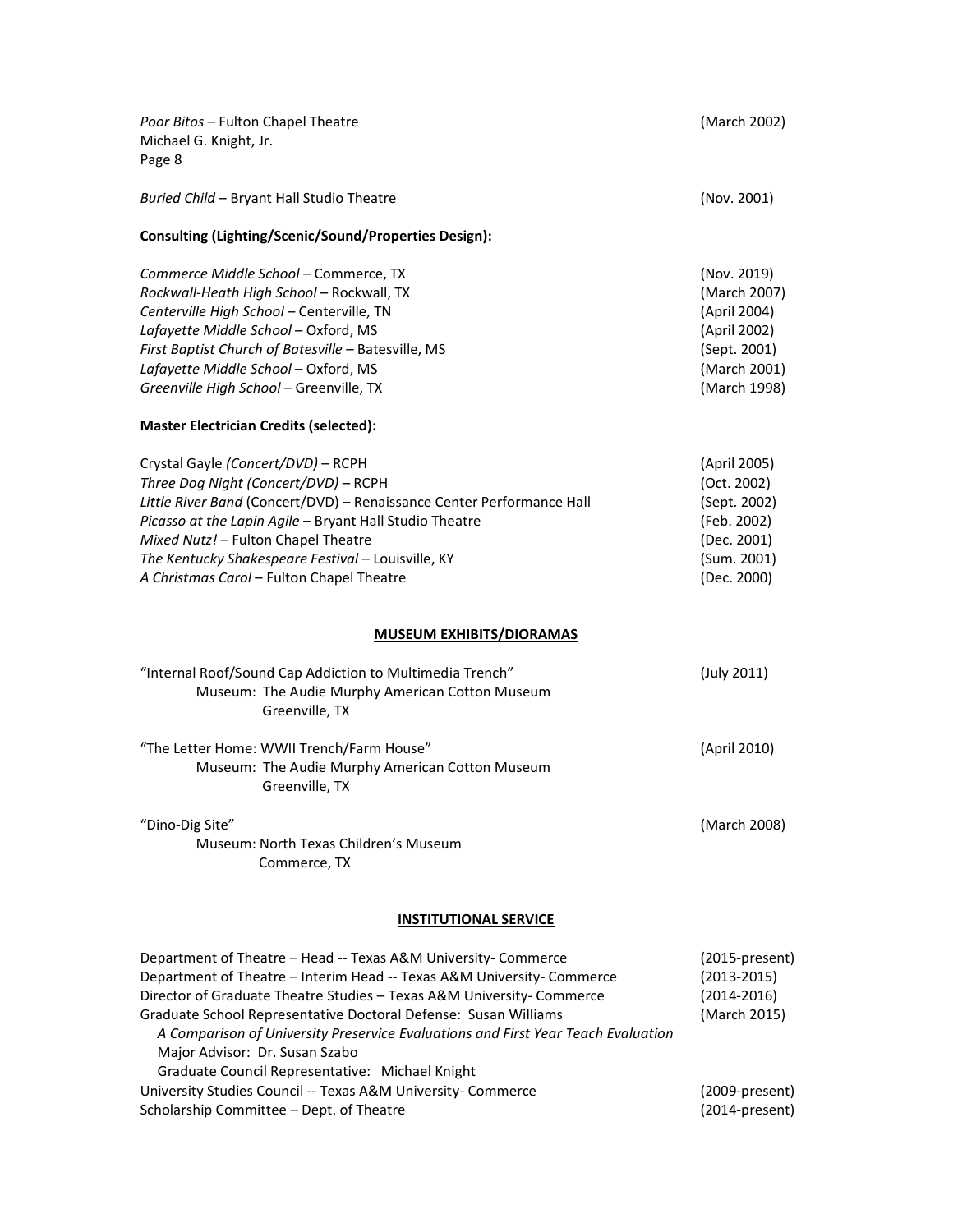| Scholarship Committee - Dept. of Mass Media, Communication, and Theatre<br>Michael G. Knight, Jr. INSTITUTIONAL SERVICE (cont'd.)<br>Page 9 | $(2012 - 2014)$ |
|---------------------------------------------------------------------------------------------------------------------------------------------|-----------------|
| Hiring Committee (CHAIR): Dept. of Theatre:                                                                                                 | (Spring 2019)   |
| Asst. Professor of Theatre- Costume Design                                                                                                  |                 |
| Hiring Committee: Dept. of Theatre<br>Asst. Professor of Theatre- Pedagogy                                                                  | (Spring 2019)   |
| Hiring Committee (CHAIR): Dept. of Theatre:                                                                                                 | (Spring 2019)   |
| Costume Shop Manager                                                                                                                        |                 |
| Hiring Committee (CHAIR): Dept. of Mass Media, Communication, and Theatre:                                                                  |                 |
| Asst. Professor of Theatre- Costume Design                                                                                                  | (Summer 2015)   |
| Hiring Committee (CHAIR): Dept. of Mass Media, Communication, and Theatre:                                                                  |                 |
| Asst. Professor of Theatre- History, Acting, and Directing                                                                                  | (Fall 2014)     |
| Hiring Committee (CHAIR): Dept. of Mass Media, Communication, and Theatre:                                                                  |                 |
| Asst. Professor of Theatre- Costume Design                                                                                                  | (Spring 2013)   |
| Hiring Committee (CHAIR): Dept. of Mass Media, Communication, and Theatre:                                                                  |                 |
| Costume Shop Supervisor                                                                                                                     | (Summer 2013)   |
| Hiring Committee: Dept. of Art:                                                                                                             |                 |
| Asst. Professor Art- Painting                                                                                                               | (Spring 2014)   |
| Hiring Committee: Dept. of Music:                                                                                                           |                 |
| Asst. Professor Music-Voice                                                                                                                 | (Fall 2013)     |
| Curriculum Committee - Dept. of Theatre                                                                                                     | (2014-present)  |
| Curriculum Committee - Dept. of Mass Media, Communication, and Theatre                                                                      | $(2010-2013)$   |
| Director of Theatre, Dept. of Mass Media, Communication, and Theatre                                                                        | $(2010-2013)$   |
| Career Day - Texas A&M University- Commerce                                                                                                 | (April 2015)    |
| Career Day - Texas A&M University- Commerce                                                                                                 | (April 2014)    |
| Career Day - Texas A&M University- Commerce                                                                                                 | (April 2011)    |
| Career Day - Texas A&M University- Commerce                                                                                                 | (April 2009)    |
| One Act Play Clinician-Texas A&M University- Commerce                                                                                       | $(2006 - 2016)$ |
| One Act Play Contest Manger-Texas A&M University-Commerce                                                                                   | $(2009 - 2016)$ |
| Technical Director to the University Playhouse - Texas A&M University- Commerce                                                             | (2006-present)  |
| Hiring Committee: Dept. of Mass Media, Communication, and Theatre:                                                                          |                 |
| Asst. Professor of Radio & Television                                                                                                       | (Spring 2008)   |
| Technical Advisor to the Radio & TV Studio-Texas A&M University- Commerce                                                                   | $(2008 - 2013)$ |
| Technical Advisor to the Music Department-Texas A&M University-Commerce                                                                     | $(2010-2011)$   |
| Undergraduate Senior Project Advisor-Texas A&M University-Commerce                                                                          | (2008-present)  |
| Graduate Thesis Advisor - Texas A&M University- Commerce                                                                                    | (2006-present)  |
| Graduate Faculty - Texas A&M University- Commerce                                                                                           | (2006-present)  |

## **PROFESSIONAL MEMBERSHIPS**

Texas Educational Theatre Assoc.

United States Institute for Theatre Technology (U.S.I.T.T.)